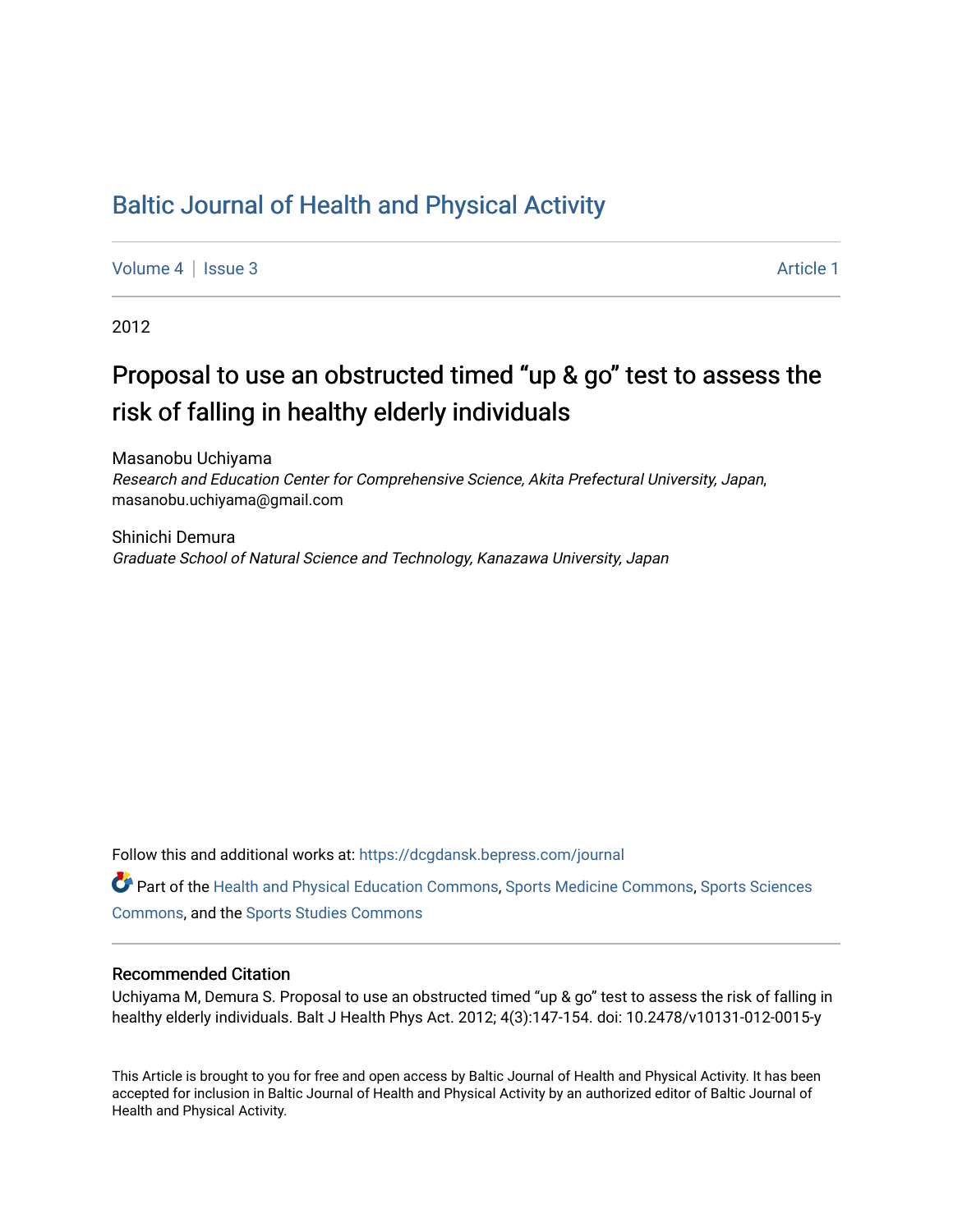VERSITA ORIGINAL ARTICLE

DOI: 10.2478/v10131-012-0015-y

# **Proposal to Use an Obstructed Timed "Up & Go" Test to Assess the Risk of Falling in Healthy Elderly Individuals**

| <b>Authors' Contribution:</b><br>A - Study Design<br>B - Data Collection<br>C - Statistical Analysis<br>D - Data Interpretation<br>E - Manuscript Preparation<br>F - Literature Search<br>G - Funds Collection | Masanobu Uchiyama <sup>1 (A, B, C, D, E, F, G)</sup> , Shinichi Demura <sup>2 (A, D, E, G)</sup><br><sup>1</sup> Research and Education Center for Comprehensive Science, Akita Prefectural Uni-<br>versity, Japan<br><sup>2</sup> Graduate School of Natural Science and Technology, Kanazawa University, Japan                                                                                                                                                                                                                                                                                                                                                                                                                                                                                                                                                                                                                                                                                                                              |
|----------------------------------------------------------------------------------------------------------------------------------------------------------------------------------------------------------------|-----------------------------------------------------------------------------------------------------------------------------------------------------------------------------------------------------------------------------------------------------------------------------------------------------------------------------------------------------------------------------------------------------------------------------------------------------------------------------------------------------------------------------------------------------------------------------------------------------------------------------------------------------------------------------------------------------------------------------------------------------------------------------------------------------------------------------------------------------------------------------------------------------------------------------------------------------------------------------------------------------------------------------------------------|
|                                                                                                                                                                                                                | Key words: physical examination, accidental falls, gait, postural control, obstacle<br>crossing                                                                                                                                                                                                                                                                                                                                                                                                                                                                                                                                                                                                                                                                                                                                                                                                                                                                                                                                               |
|                                                                                                                                                                                                                | <b>Abstract</b>                                                                                                                                                                                                                                                                                                                                                                                                                                                                                                                                                                                                                                                                                                                                                                                                                                                                                                                                                                                                                               |
| <b>Background:</b>                                                                                                                                                                                             | Obstacles are a common cause of falls. Mobility tests for healthy elderly that involve                                                                                                                                                                                                                                                                                                                                                                                                                                                                                                                                                                                                                                                                                                                                                                                                                                                                                                                                                        |
| <b>Material/Methods:</b>                                                                                                                                                                                       | maneuvering over an obstacle have not been fully developed. We have shown that<br>a small box placed on the walkway of a representative mobility test, the Timed Up &<br>Go (TUG) for the frail elderly, influences the test performances of the healthy female<br>elderly. However, the validity of this obstructed TUG (OTUG) as a fall risk assess-<br>ment tool has not yet been clarified. This study examined the relationship between<br>the OTUG and the fall risk for the healthy elderly.<br>66 healthy community-dwelling elderly and 19 healthy elderly persons living in a nurs-<br>ing home participated in the study. In the TUG, participants stood up from a chair,<br>walked 3 m, turned around, walked back to the chair and sat down. In the OTUG, a<br>box (height 5 cm, depth 10 cm) was placed at the midpoint of the walkway. Partici-<br>pants were instructed to step over it safely. Times required to perform the respective<br>test were recorded. Fall risk scores, the required times (s) for the TUG and OTUG |
| <b>Results:</b>                                                                                                                                                                                                | and difference ratios (OTUG/TUG x 100) (%) were analyzed.<br>Correlations between fall risk and other mobility performances were all significant.<br>However, the correlation between fall risk and the OTUG $(r = 0.60)$ was significantly<br>higher than that between fall risk and the TUG ( $r=0.49$ ) ( $t=3.733$ , $p<0.001$ ).                                                                                                                                                                                                                                                                                                                                                                                                                                                                                                                                                                                                                                                                                                         |
| <b>Conclusions:</b>                                                                                                                                                                                            | Compared to the TUG, the OTUG is more valid for assessing the fall risk of commu-<br>nity-dwelling healthy elderly.                                                                                                                                                                                                                                                                                                                                                                                                                                                                                                                                                                                                                                                                                                                                                                                                                                                                                                                           |
| Word count: 3,043                                                                                                                                                                                              |                                                                                                                                                                                                                                                                                                                                                                                                                                                                                                                                                                                                                                                                                                                                                                                                                                                                                                                                                                                                                                               |

| $\mathbf{r}$   |                                |
|----------------|--------------------------------|
| Tables: 1      | <b>Received: June 2012</b>     |
| Figures: 5     | Accepted: September 2012       |
| References: 23 | <b>Published: October 2012</b> |

**Corresponding author:** 

Masanobu Uchiyama Research and Education Center for Comprehensive Science, Akita Prefectural University Kaidobata-Nishi, Shimoshinjo-Nakano, Akita, 010-0195, Japan E-mail: masanobu.uchiyama@gmail.com Phone: +81-18-872-1602 Fax: +81-18-872-1672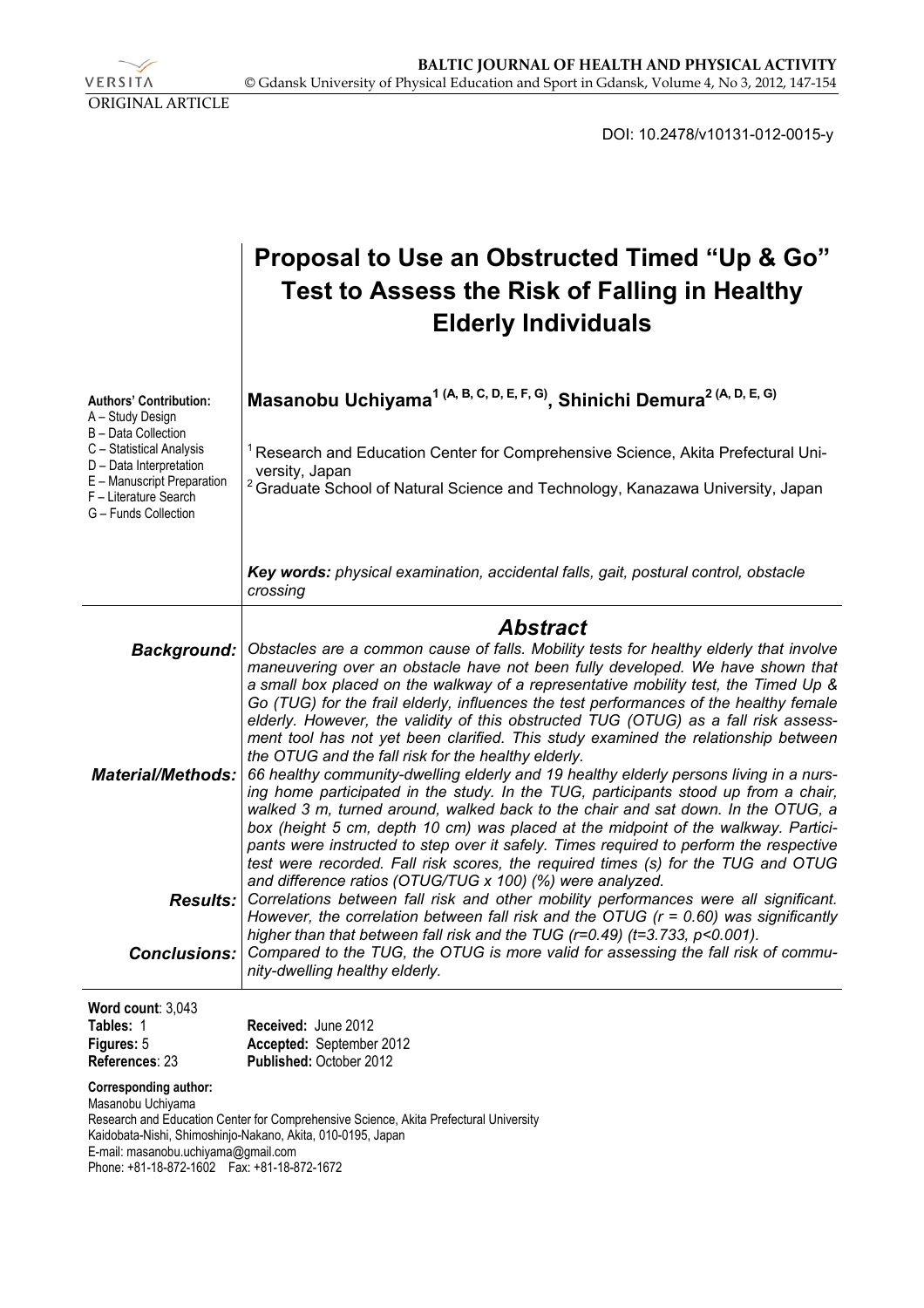# **Introduction**

In daily life, basic movements that require a shift in the center of gravity, such as walking, standing up, sitting down and turning, are frequently used. Physical mobility supporting these various basic movements declines with age even in healthy elderly individuals [1]. Further, the decline in mobility induces fall accidents and restricts activities of daily-life (ADL) and the quality of life (QOL). Therefore, it is important to objectively assess the functional mobility of the healthy elderly [2].

The timed Up & Go (TUG) test developed by Podsiadlo and Richardson [3] is a representative mobility assessment test. The TUG test assesses the mobility of the frail elderly by focusing on basic mobility skills (walking, sit-to-stand, etc.) in daily life. This test can be completed with some simple tools in about 30 seconds and has high reliability. Thus, this test has been used in many previous studies. However, the TUG test is frequently used as an index for assessing dynamic balance in patients with orthopedic disorders, visceral disorders, or disorders of the central nervous system such as post-stroke hemiplegia, Parkinson's disease, knee osteoarthritis, and acute lymphatic leukemia [4]. In short, it is fairly easy for the healthy elderly to perform the TUG test, and thus their individual differences in the TUG performances may not be detected. To assess physical mobility of the healthy elderly, it may be necessary to increase the difficulty level of the TUG test.

Pavol et al. [5] reported that 53% of falls are due to tripping (false step). So, one of the main causes of falls in the elderly includes tripping. Furthermore, falls by tripping often result in serious injuries [6-8]. Tests of physical mobility for fall prevention on the basis of tripping, which involves maneuvering over an obstacle, have not been sufficiently developed. We revealed in our previous study [10] that a small box 5 cm in height, i.e. an obstacle, placed on the walkway of the TUG for the frail elderly, significantly influences the mobility performances of healthy female elderly individuals. However, the validity of the obstructed TUG (OTUG) as a fall risk assessment tool has not been sufficiently clarified. Recently, it was revealed that balance assessment using multiple tasks is more sensitive as an index of balance disorder or fall risk [11-14]. By adding a task of stepping over an obstacle as a secondary task during level walking in the TUG test, it may become possible to increase the difficulty level of the TUG test and to better assess the mobility level of the healthy elderly.

This study examined the validity of the OTUG as a fall risk assessment tool for the healthy elderly's fall prevention by testing the relationship between scores of the OTUG and the fall risk chart using healthy elderly with a wide variety of physical fitness levels.

# **Material and Methods**

## *Participants*

Seventy-one independent community-dwelling healthy male and female elderly (age: mean = 68.6 yrs, SD = 5.8; height: mean = 153.9 cm, SD = 7.5; weight: mean = 56.9 kg, SD = 8.9) and 22 healthy male and female elderly residents of a nursing home for the elderly (age: mean = 73.9 yrs,  $SD = 6.2$ ; height: mean = 150.6 cm,  $SD = 9.8$ ; weight: mean = 54.1 kg,  $SD = 8.0$ ) volunteered to participate in this study. All participants could walk autonomously and there was no person with a markedly inferior ability with respect to the activities of daily living (ADL). A fall risk questionnaire survey was carried out for all the participants. If there was at least one "no" response item, the participant was excluded. Valid responses were obtained from 66 community-dwelling elderly and 19 elderly residents. The participants' characteristics are shown in Table 1. We used the Fall Assessment Chart of Suzuki [15], which consists of 15 items relating to internal and external factors (Appendix). Each item was assessed on a dichotomous scale. Fall risk is considered to be high when a total score of 5 or higher is obtained [16, 17]. Because no sex difference was found in the TUG test score of our pilot study, pooled data of both sexes was used for further analysis. This experimental protocol was approved by the ethics committee (Kanazawa University Health & Science Ethics committee). Prior to the measurements, the purpose and procedures of this study were explained in detail to all participants.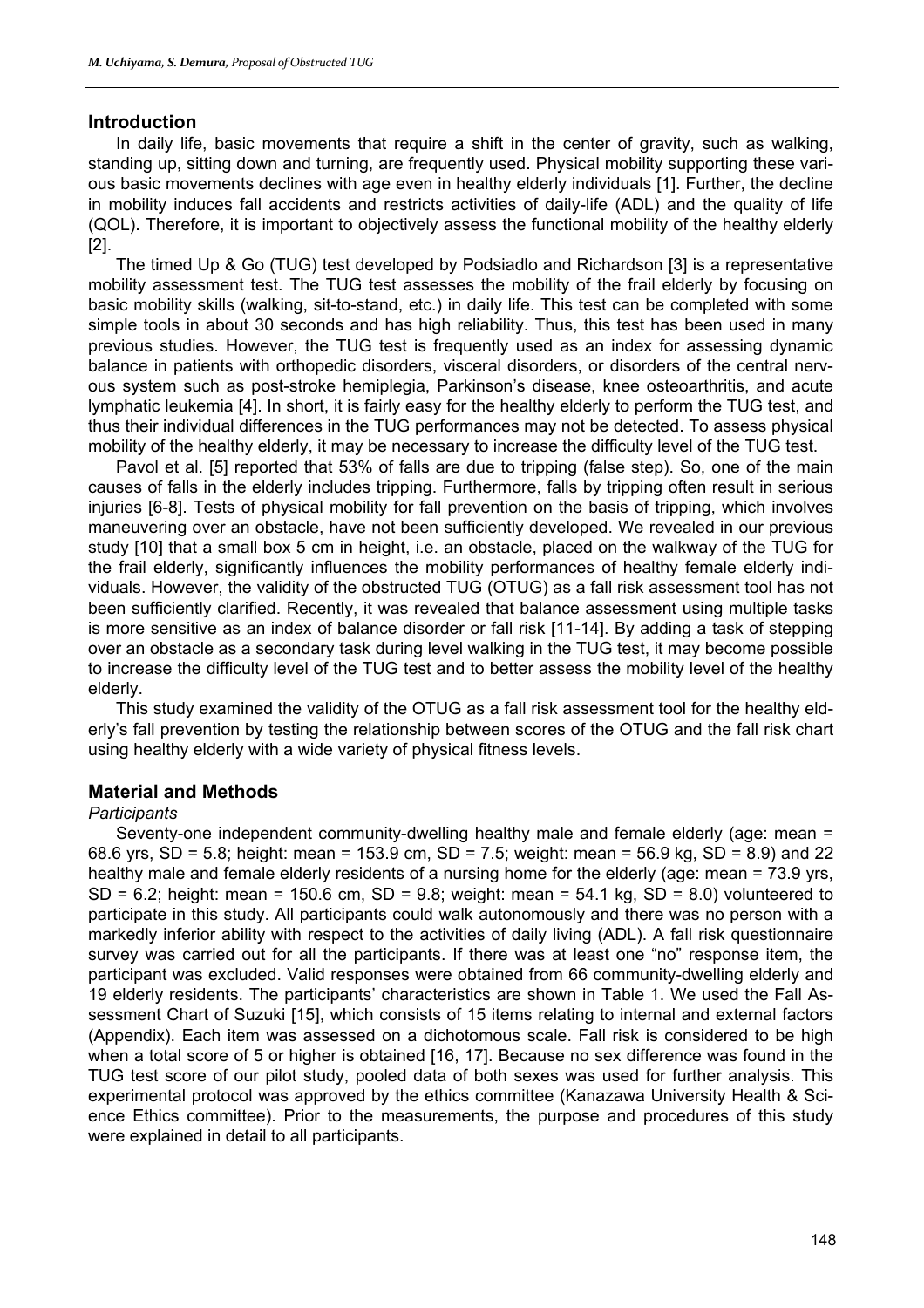# *Procedure*

First, characteristics (sex, age, physiques and ADL ability) and fall risk of participants were measured. Then, the Timed Up & Go (TUG) test proposed by Podsiadlo and Richardson [3] and the obstructed TUG (OTUG) were conducted. The TUG can totally assess mobility, muscle strength and coordination of the lower limbs and trunk, balance, etc., which are necessary to achieve basic movements in daily life. The TUG was conducted in the manner indicated by Podsiadlo and Richardson [3]. In the OTUG, a box (5 cm in height; 10 cm in depth; 100 cm in width) was set on a 3 m walkway of the TUG (described later). The obstacle height was determined as 5 cm by referencing previous reports [8-10]. If the height of an obstacle is 5 cm or higher, the obstacle has a significant influence on the TUG time scores of both healthy young and healthy elderly adults [9, 10]. Each participant' trial order for both tests was randomly assigned using a table of random numbers. In addition, ADL ability was assessed by the ADL test for the elderly approved by the Ministry of Education, Culture, Sports, Science and Technology of Japan. The ADL test consisted of 12 items representing ADL ability domains of walking ability, changing and holding posture, balance, muscular strength and dexterity (manual activity). In addition, we also used the fall risk assessment chart [15]. The assessment chart is composed of 15 items with each item assessed using a dichotomous scale (yes or no).

# *1. Timed "Up & Go"(TUG) and Obstructed TUG (OTUG)*

In the TUG, the participants were instructed to sit, stand up from a standard 46 cm high chair at the tester's start signal, walk 3 meters, turn the body 180 degrees, walk back to the chair, and sit down. In the OTUG, an obstacle (5 cm in height, 10 cm in depth) was placed on the midpoint of a 3 m walkway (1.5 m from the start line) and participants were instructed to safely step over the obstacle (Fig. 1). The color of the obstacle was in high contrast (off-white) to the floor (dark brown) to ensure visibility. Each participant was instructed to perform the required motions at a comfortable and safe pace [3]. Using a stopwatch, a tester recorded the time (s) elapsed from the starting signal "Up" to when subjects sat down again. Arnadottir and Mercer [18] reported that the TUG test score (time required to accomplish the TUG) differed depending on the participants' footwear. Therefore, in this study, all participants performed the TUG and the OTUG with bare feet. To make each participant walk naturally in each test, one familiarization trial for each test condition was conducted. Actual measurements were conducted twice in each test with a 1-minute rest in between trials. A mean value of two trials was used for further statistical analysis. Further, the percentage of time required in the TUG by time required in the OTUG was calculated as a difference ratio (OTUG (s)/TUG (s) x 100) (%).





*Movement order is as follows; 1. Stand up from the chair, 2. Walk (and step over an obstacle in the OTUG), 3. Turn 180 degrees in either direction, 4. Return to the chair and sit down again.*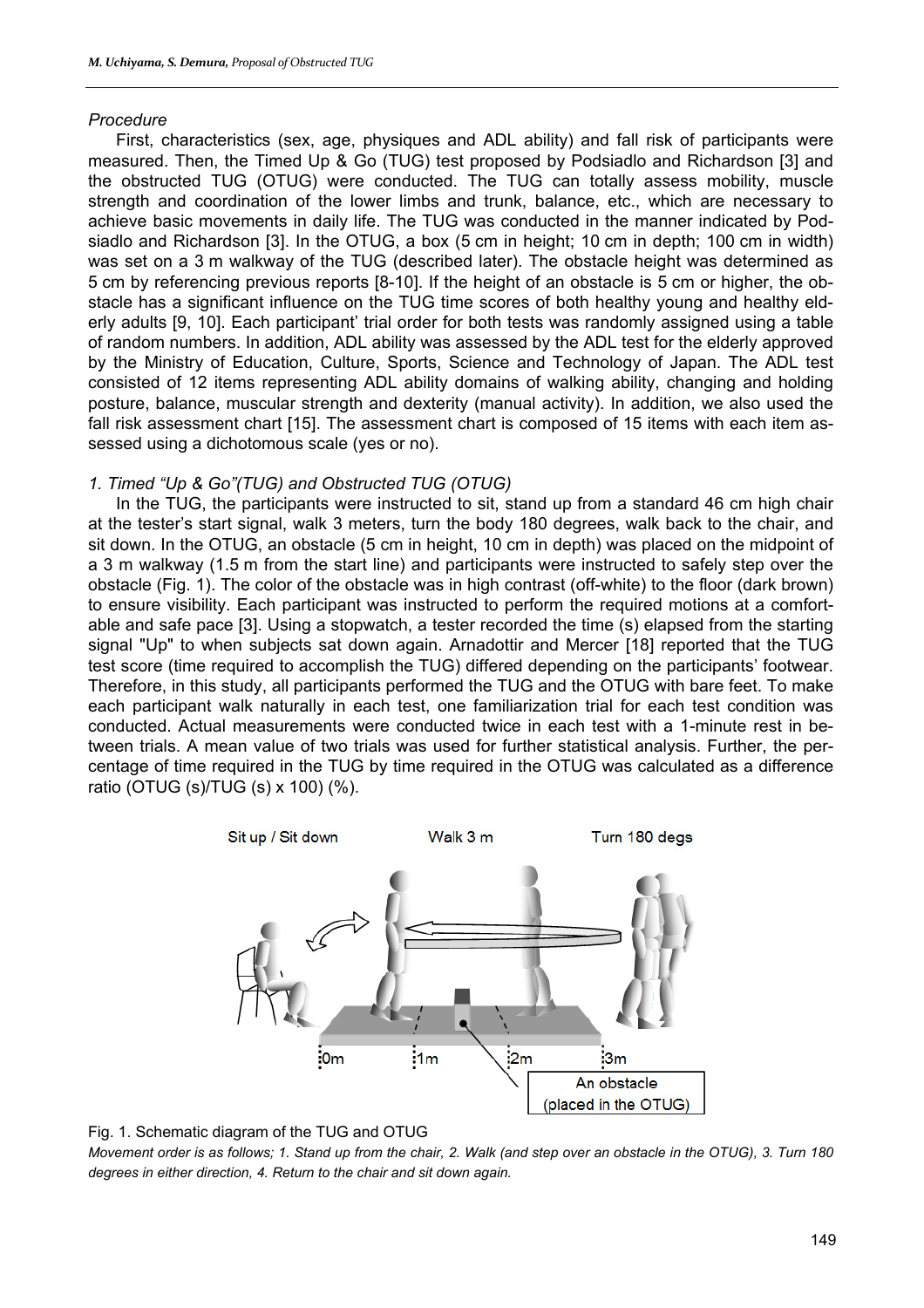#### *Statistical analysis*

The test-retest reliability of the TUG and the OTUG was examined by an intra-class correlation coefficient [ICC (1.1)]. To clarify the participants' characteristics (basic attribute and ADL ability) and fall risk in each age level, one-way analysis of variance (ANOVA) was used. Tukey's honestly significant difference (HSD) test was used for a multiple comparison test if the one-way ANOVA showed a significant main effect.

The relationship between the fall risk score and mobility test performances, i.e. times required to complete the TUG and the OTUG, and the difference ratio between the TUG and the OTUG, was examined by the Pearson's product-moment correlation coefficients. Further, the differences among each correlation coefficient (coefficients between fall risk and the TUG, between fall risk and the OTUG, and between fall risk and the difference ratio) were examined. A significance level was set at 0.05 in this study.

# **Results**

The reliability of the TUG and OTUG scores was very high (ICC = 0.97, 0.95, respectively). The power analysis (post-hoc) showed sufficient power ( $1 - \beta = 0.81$ ) under two tails of the probability density curve ( $\alpha$  = 0.05, effect size = 0.3 (middle), sample size = 85). Table 1 shows the participants' characteristics. Significant mean differences between age groups were found in parameters other than weight. Height tended to show gradually lower values with age levels. Groups in their late 70s and 80s, i.e. the latter-stage elderly, compared to the early 60s group were significantly lower in the ADL score and higher in the fall risk. Moreover, 14 of 85 subjects (16.5%) were judged to have high fall risks by the Fall Assessment Chart of Suzuki [15], because their total score was over five points (Fig. 2). The breakdown of high risk subjects by age groups is: 0% of the early 60s age group (0/22 subjects), 7.7% of the late 60s age group (1/13 subjects), 18.8% of the early 70s age group (6/32 subjects), 28.6% of the late 70s age group (4/14 subjects) and 75% of the80s age group (3/4 subjects).



Fig. 2. The frequency distribution of the total fall risk score ( $n = 85$ )

The correlation coefficients among the fall risk and 3 parameters for mobility performance (times required in the TUG and the OTUG, and the difference ratio between both tests) were all significant (r = 0.49, 0.60, 0.46, respectively) (Figs. 3, 4, and 5). Correlation coefficients between fall risk scores and the OTUG (r = 0.6) were significantly higher than those between fall risk scores and the TUG (r=0.49) (t=3.733, p<0.001). No significant difference was found between the other pairs of correlation coefficients.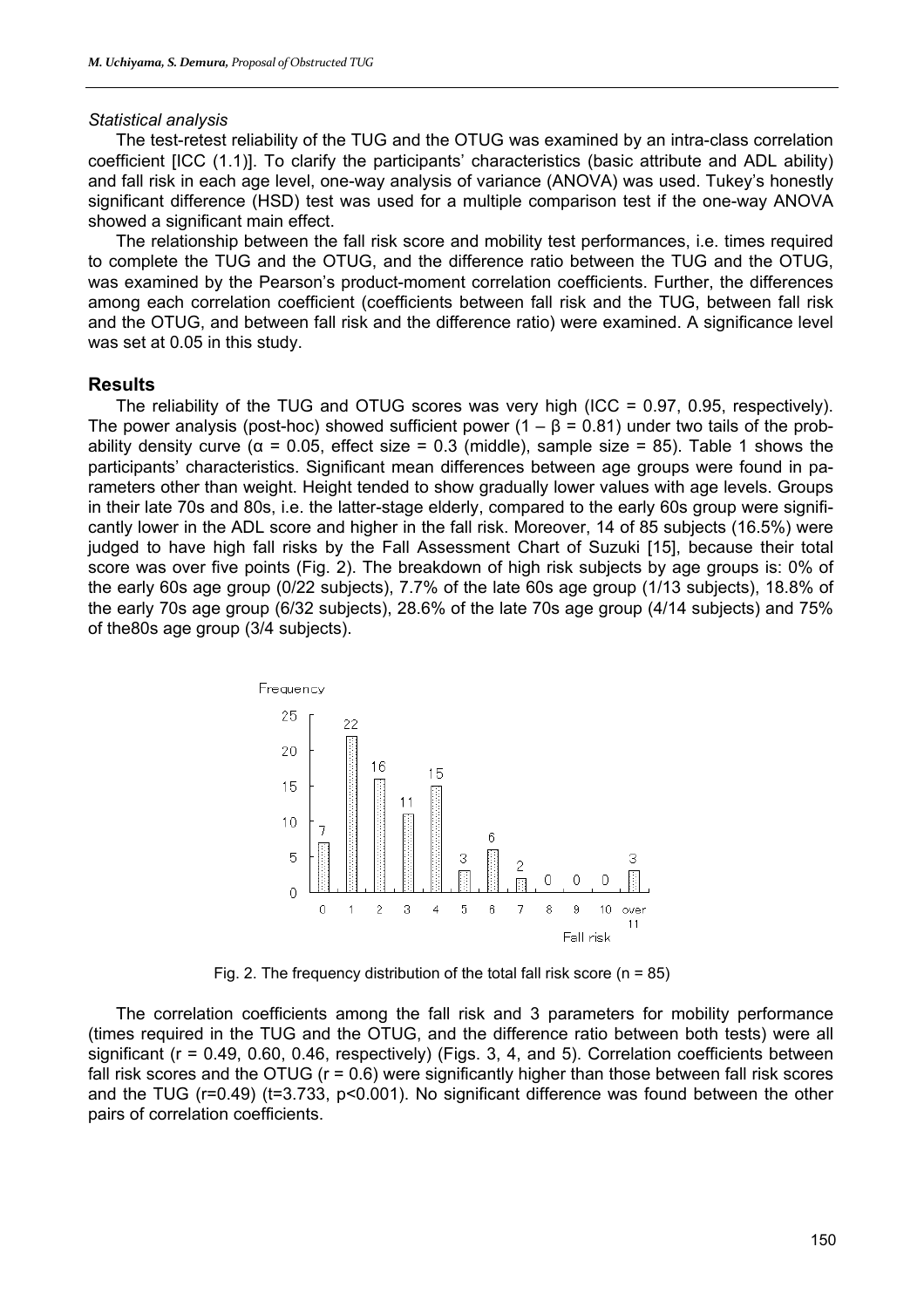|                         | Early 60s  |           | Late 60s   |           | Early 70s  |           | Late 70s   |           | 80s       |           | Two-way ANOVA |         | Post-hoc (HSD) |                                        |
|-------------------------|------------|-----------|------------|-----------|------------|-----------|------------|-----------|-----------|-----------|---------------|---------|----------------|----------------------------------------|
|                         | $(n = 26)$ |           | $(n = 13)$ |           | $(n = 33)$ |           | $(n = 15)$ |           | $(n = 6)$ |           |               |         |                |                                        |
|                         | Mean       | <b>SD</b> | Mean       | <b>SD</b> | Mean       | <b>SD</b> | Mean       | <b>SD</b> | Mean      | <b>SD</b> | F-value       | p-value |                |                                        |
| Age [yrs]               | 61.88      | 1.76      | 67.46      | 1.15      | 71.61      | 1.41      | 77.00      | 1.37      | 82.17     | 2.11      | 357.65        | < 0.001 |                | E60s < L60s < E70s<br>$<$ L70s $<$ 80s |
| Height [cm]             | 158.42     | 6.55      | 151.06     | 7.86      | 153.54     | 7.85      | 153.82     | 7.28      | 142.00    | 6.18      | 7.69          | < 0.001 |                | E60s < L60s, 80s;<br>E70s. L70s < 80s  |
| Weight [kg]             | 58.45      | 7.40      | 54.34      | 8.67      | 56.73      | 8.80      | 55.53      | 9.87      | 49.30     | 7.40      | 1.06          | 0.382   |                |                                        |
| ADL ability<br>[points] | 30.62      | 2.95      | 26.92      | 4.43      | 27.77      | 5.19      | 25.50      | 5.46      | 29.00     | 1.63      | 2.87          | 0.028   |                | E60s < L70s                            |
| Fall risk<br>[points]   | 1.50       | 1.27      | 2.77       | 1.42      | 2.94       | 1.85      | 3.50       | 3.16      | 6.00      | 3.61      | 4.69          | 0.002   |                | E60s < 80s                             |

Tab. 1. Participants' chracteristics

*\*: p < 0.05; E60s: early 60s; L60s: Late 60s; E70s: early 70s; L70s: late 70s*





*Lateral axis: fall risk (points); Vertical axis: TUG (s); \*: p < 0.05*





Fig. 5. The relationship between the difference ratio and fall risk

151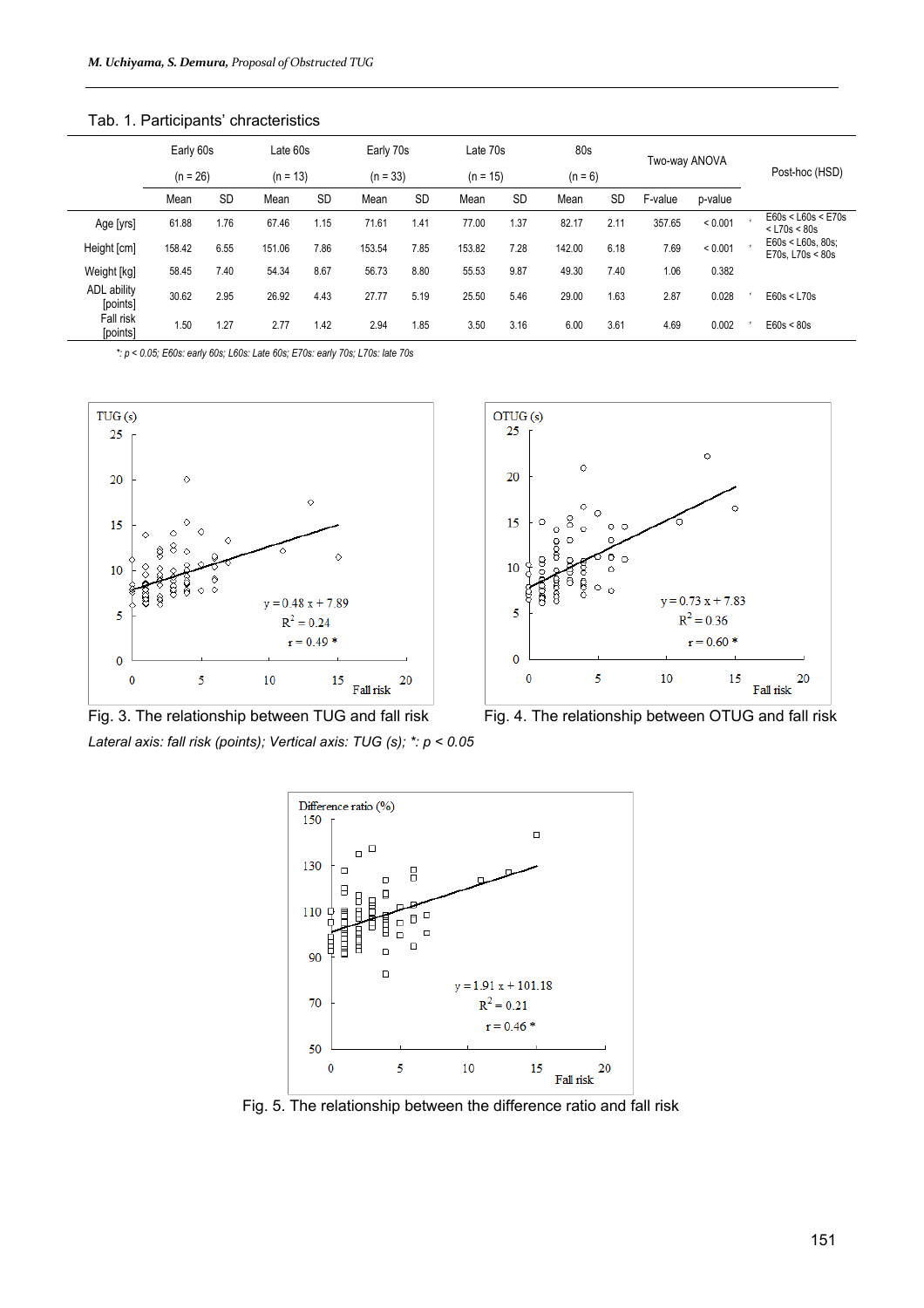#### **Discussion**

In our previous study [10], we found that adding an obstacle 5 cm in height to the TUG results improved the validity of the TUG for assessing the functional mobility of the healthy female elderly. This study was conducted to examine the validity of the above-stated obstructed TUG (OTUG) as a fall risk assessment tool for the healthy elderly. In this study, the relationship between the OTUG and fall risk in healthy elderly people with a wide variety of physical fitness levels was analyzed. Independent community-dwelling healthy elderly and healthy residents of a nursing home for the elderly were selected as participants. As shown in Table 1, the participants' characteristics (physiques, physical fitness and ADL abilities) and fall risk showed a significant difference with age except for body weight. Of these characteristics, ADL ability and fall risk showed a tendency to be significantly inferior for participants in their late 70s and 80s compared with those in their early 60s.

First, it was confirmed that the TUG and the OTUG have very high reliabilities (ICC=0.96 – 98). Regardless of the presence or absence of an obstacle, it is inferred that reliability of these tests is sufficiently high (TUG: ICC =  $0.97$ ; OTUG: ICC =  $0.95$ ) and that if an obstacle is placed on the walkway of the TUG (the obstructed TUG test: O-TUG), we exact stable values similar to those in the original TUG test. Also in the previous studies, comparable reliability coefficients (ICC = 0.92 – 99) were reported [3, 19, 20].

In Shumway-Cook's et al. [20] previous study, the relationship between the TUG and fall risk of the elderly was examined. They conducted the original TUG for community dwelling elderly people who can live an independent life and reported that sensitivity and specificity for identifying elderly individuals who are prone to falls were high from their analysis results using 15 older adults with no history of falls (mean age = 78 yrs) and 15 older adults with a history of 2 or more falls in the previous 6 months (mean age = 86.2 yrs). Therefore, the TUG test may have enough sensitivity to distinguish the fall risk level of the healthy elderly. However, unlike this study, many participants with a history of fall accidents used in Shumway-Cook's et al. [20] study were older adults with markedly decreased physical fitness, who needed assistive devices to walk safely (cane: 47%; walker: 33%). In this study, as a result of correlation analysis in independent community-dwelling healthy elderly and healthy residents of nursing homes for the elderly who did not need the abovestated assistive devices, a significant relationship was found between fall risk and the OTUG in addition to the TUG.

Furthermore, when comparing the scatter plot between the required time for the TUG and fall risk (Fig. 3) to the plot between the required time for the OTUG and fall risk (Fig. 4), the tendency of the delay in the performance particularly for the higher risk participants was more apparent in the OTUG than in the TUG. This difference found between the plots was indicated as a significant difference between the correlation coefficients. In short, the correlation coefficient between the OTUG and fall risk scores was significantly higher than that between the TUG and fall risk scores. This may seem to be because the prolongation of the required time for the OTUG due to the obstacle in the participants with higher fall risk expanded the inter-individual differences of the data, i.e. the required time for the OTUG. This result is also explained by the fact that a significant positive relationship was found between the difference ratio and the fall risk score (Fig. 5). As follows from Fig. 5, the participants with low risk had equivalent scores between the TUG and the OTUG, i.e. the difference ratio was equal to about 100%. In contrast, the participants with high risk tended to have a higher value of the difference ratio greater than 100%. This expanding of the interindividual differences in the OTUG suggests that the OTUG is better suited for the fall risk assessment for the healthy elderly rather than the original TUG.

Furthermore, the present results suggest the possibility that even a small box (obstacle) 5 cm in height on a walkway could be an apparent obstructive factor against the various mobility performances in the daily life for the high-risk elderly. Although the height of the obstacle used in this study was low, the visibility was high enough for the participant to be able to see it. The elderly frequently trip over small obstacles in the daily life and fall without perceiving it. Behind this, the influence of the above-stated decline in mobility may also contribute to the fall. For the elderly with high fall risk, obstacle negotiation should be performed while keeping in mind their decreased mo-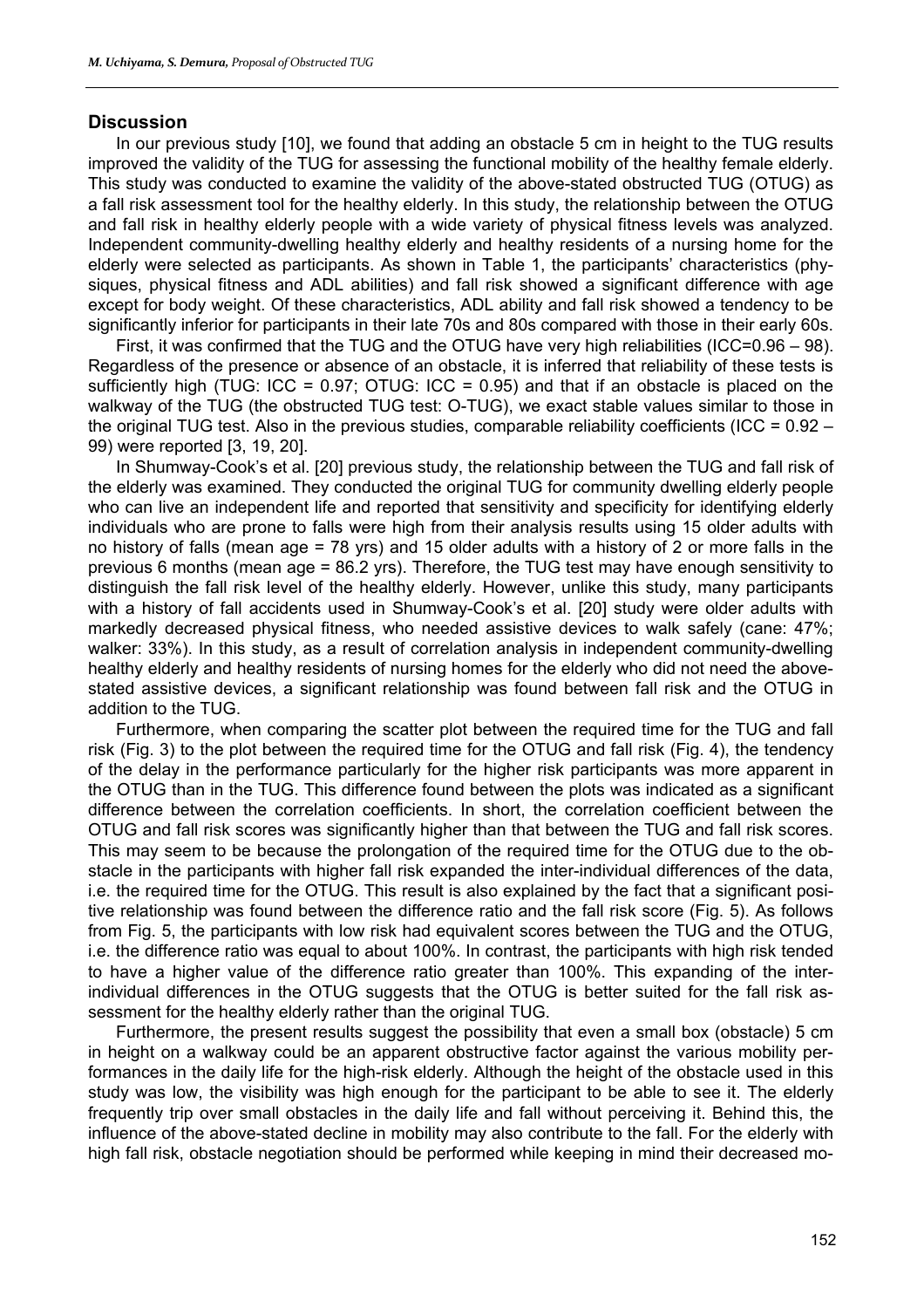bility and the resultant need to be careful of the obstacle, even when crossing over a high visibility obstacles in daily life.

If a small obstacle 5 cm in height is placed on the walkway of the original TUG test, participants are required to step over it while supporting their entire body weight with one leg (exerting balance ability and leg strength) and to dexterously maneuver their entire body (exerting coordination ability), after selecting appropriate motor programs by having positional awareness between self and the obstacle using their visual system. Even healthy people show marked changes in the gait pattern with aging. This includes, for example, decreases in gait velocity and step length due to decreased hip and ankle range of motion, increases in double-support phase and step width, and a forward-bent posture [21-23]. Even if a task of obstacle negotiation during walking was added, it may be very easy for healthy young adults to achieve it. However, obstacle negotiation is considered to be more difficult for the elderly with diminished leg strength and unstable gait pattern and particularly with high fall risk. From this, in comparison to the TUG, the OTUG can properly discriminate high-risk people from low risk ones. That is to say, the OTUG seems to be a more valid tool as to the fall risk assessment.

In this study, the cross-sectional data was used for examining the relationship between the fall risk and the OTUG. Therefore, it considered impossible to state positively that the low-scored participants in the OTUG will actually fall in the near future. Some important issues including the development of a statistical predictive model using a longitudinal design and setting of a norm for the OTUG, etc. remain to be done.

# **Conclusion**

In conclusion, the OTUG with a 5 cm height obstacle has a very high test-retest reliability equivalent to the TUG and has a higher relationship to fall risk than the TUG. This suggests a validity of the use of the OTUG for fall risk assessment of the healthy elderly.

# *Conflict of Interest*

*This research was partially supported by the Grant-in-Aid for scientific research, Japanese Society of Test and Measurement in Health and Physical Education.* 

## **References**

- 1. Tinetti ME. Performance-oriented assessment of mobility problems in elderly patients. *J Am Geriatr Soc* 1986;34(2):119-126.
- 2. Takahashi T, Ishida K, Hirose D, et al. Vertical ground reaction force shape is associated with gait parameters, timed up and go, and functional reach in elderly females. *J Rehabil Med* 2004; 36(1):42-45.
- 3. Podsiadlo D, Richardson S. The timed "Up and Go". A test of basic functional mobility for frail elderly persons. *J Am Geriatr Soc* 1991;39:142-148.
- 4. Gokan H. Timed "Up and Go" test (TUG). In: Uchiyama Y, Kobayashi T, Shiomi T, editors. *A manual for clinical assessment tools*. Tokyo, Kyodo Isho Shuppan; 2006: 108-118.
- 5. Pavol MJ, Owings TM, Foley KT, Grabiner MD. Mechanisms leading to a fall from an induced trip in healthy older adults. *J Gerontol A Biol Sci Med Sci* 2001;56(7):428-437.
- 6. Pavol MJ, Owings TM, Foley KT, Grabiner MD. Gait characteristics as risk factors for falling from trips induced in older adults. *J Gerontol A Biol Sci Med Sci* 1999;54(11):583-590.
- 7. Schillings I, Mulder T, Duysens J. Stumbling over obstacles in older adults compared to young adults. *J Neurophysiol* 2005;94(2):1158-1168.
- 8. Troy KL, Grabiner MD. The presence of an obstacle influences the stepping response during induced trips and surrogate tasks. *Exp Brain Res* 2005;161:343-350.
- 9. Demura S, Uchiyama M. Influence of various obstacle height on the Timed "Up & Go" test in young adults. *Sport Sci Health* 2007;2:23-28.
- 10. Demura S, Uchiyama M. Proper assessment of the falling risk in the elderly by a physical mobility test with an obstacle. Tohoku J Exp Med 2007;212:13-20.
- 11. Guerts ACH, Mulder TW, Nienhuis B, Rijken RA. Dual task assessment of reorganization in persons with lower limb amputation. *Arch Phys Med Rehabil* 1991;72(13):1059-1064.
- 12. LaJoie Y, Teasdale N, Bard C, Flueury M. Attentional demands for static and dynamic equilibrium. *Exp Brain Res* 1993; 97(1):139-144.